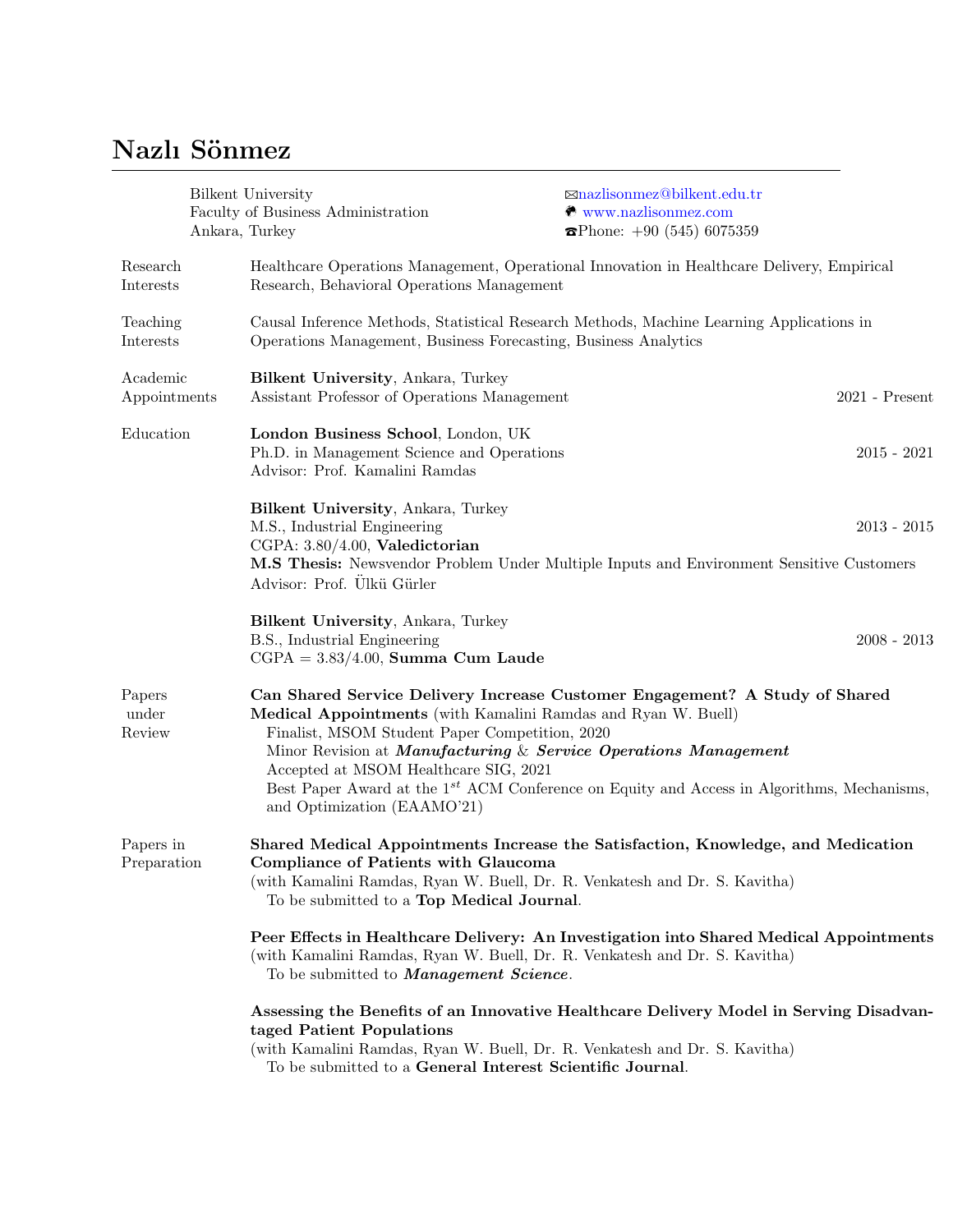| Ongoing<br>Projects      | How to Manage Doctor Appointments with a Shared Medical Appointment Option?<br>(with Kamalini Ramdas and Sarang Deo)                                                                                                                                                                                                                                                                                                    |                                                            |  |  |
|--------------------------|-------------------------------------------------------------------------------------------------------------------------------------------------------------------------------------------------------------------------------------------------------------------------------------------------------------------------------------------------------------------------------------------------------------------------|------------------------------------------------------------|--|--|
|                          | Increasing the Follow-up Rate of Patients Requiring Emergency High-Consequence<br>Treatment                                                                                                                                                                                                                                                                                                                             |                                                            |  |  |
|                          | (with Kamalini Ramdas, Dr. Manavi Sindal, Dr. R. Venkatesh)                                                                                                                                                                                                                                                                                                                                                             |                                                            |  |  |
| Invited<br>Presentations | 2021: HEC Paris, Singapore Management University, NEOMA Business School, NOVA School of<br>Business and Economics, Ozyegin University - Faculty of Business, POMS 31st Annual Conference,<br>MSOM SIG Conference, Virtual, ACM Conference on Equity and Access in Algorithms, Mecha-<br>nisms, and Optimization (EAAMO'21), INFORMS Annual Meeting, Virtual                                                             |                                                            |  |  |
|                          | 2020: Kellogg-Wharton OM Workshop, European TOM Virtual Seminar Series, INFORMS An-<br>nual Meeting, Virtual (Four Presentations), Bilkent University Industrial Engineering Department,<br>Bilkent University Faculty of Business Administration                                                                                                                                                                       |                                                            |  |  |
|                          | 2019: POMS 30th Annual Conference, Washington DC, INFORMS Healthcare Conference, Boston<br>(Two Presentations), INFORMS Annual Meeting, Seattle (Two Presentations)                                                                                                                                                                                                                                                     |                                                            |  |  |
|                          | 2018: PhD Conference with Daron Acemoglu, London Business School Wheeler Institute for<br>Business and Development, MSOM Conference, Dallas, POMS College of Healthcare Operations<br>Management, Houston, POMS 29th Annual Conference, Houston, INFORMS Annual Meeting,<br>Phoenix (Two Presentations)                                                                                                                 |                                                            |  |  |
|                          | 2017: INFORMS Annual Meeting, Houston, LBS Trans-Atlantic Doctoral Conference                                                                                                                                                                                                                                                                                                                                           |                                                            |  |  |
|                          | 2016: LBS Trans-Atlantic Doctoral Conference                                                                                                                                                                                                                                                                                                                                                                            |                                                            |  |  |
| Teaching                 | <b>Bilkent University</b><br><i>Instructor</i><br>Data Analytics and Statistics (MAN610), MS & PhD<br>September 2021 - January 2022<br>The main purpose of the course is to develop knowledge skills and abilities concerning the fun-<br>damentals in econometric modelling, prediction based methods, and machine learning. I designed<br>this course for the M.S and PhD students from the ECON and MAN departments. |                                                            |  |  |
|                          |                                                                                                                                                                                                                                                                                                                                                                                                                         |                                                            |  |  |
|                          | <b>London Business School</b><br>Graduate Teaching Assistant<br>Statistical Research Methods (P003), PhD<br>Data Analytics for Managers (C170), MBA $&$ EMBA                                                                                                                                                                                                                                                            | February 2016 - July 2021<br>September 2018 - October 2019 |  |  |
|                          | London School of Economics and Political Science<br>Guest Teacher<br>Operations Management (MG104), Undergraduate                                                                                                                                                                                                                                                                                                       | October 2019 - July 2021                                   |  |  |
|                          |                                                                                                                                                                                                                                                                                                                                                                                                                         |                                                            |  |  |
|                          | Graduate Teaching Assistant and Second Marker<br>Supply Chain Management (MG466), Graduate<br>Operations Management for Management                                                                                                                                                                                                                                                                                      | January 2019 - June 2019                                   |  |  |
|                          | Consultancy (MG401), Graduate                                                                                                                                                                                                                                                                                                                                                                                           | January 2018 - June 2018                                   |  |  |
|                          |                                                                                                                                                                                                                                                                                                                                                                                                                         |                                                            |  |  |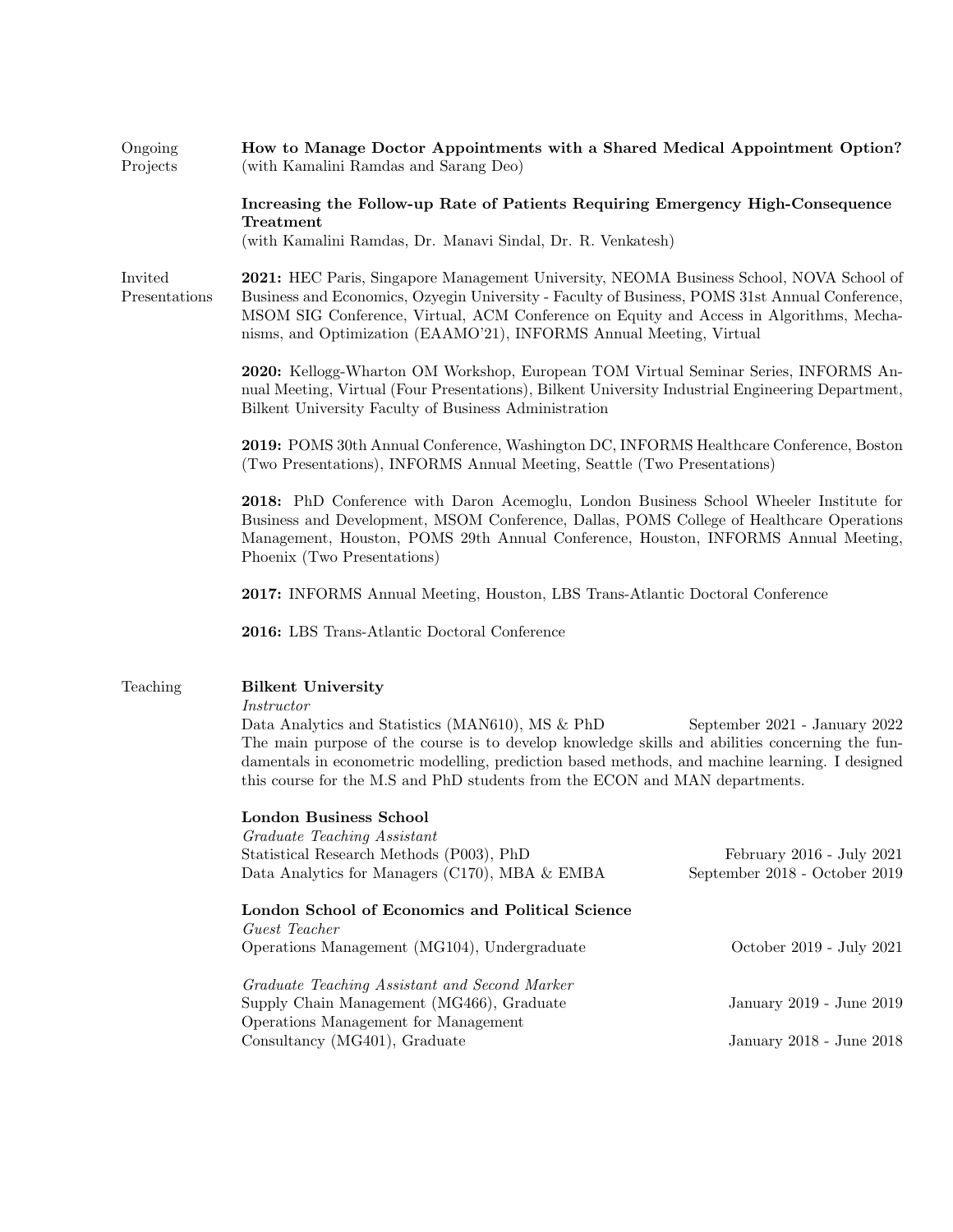## Bilkent University

|                            | Graduate Teaching Assistant<br>Probabilistic Analysis (IE 523), Graduate<br>September 2014 - January 2015<br>Quality Assurance and Reliability (IE 380), Undergraduate<br>January 2015 - June 2015<br>Senior Design Project (IE 477 & IE 478), Undergraduate<br>September 2013 - June 2014<br>Linear Algebra&Differential Equations (Math 225), Undergraduate<br>September 2012 - June 2013<br>A Process Outlook for IE (IE 102), Undergraduate<br>September 2011 - June 2012                                                                                                                                                                                                                                                                                                                                                                                                                                                                                                                                                                                                                                                                                                                                                                                                                                                                                                                                                                                                                                                                                                                                                                                                                                                                                                                                                          |  |  |  |  |
|----------------------------|----------------------------------------------------------------------------------------------------------------------------------------------------------------------------------------------------------------------------------------------------------------------------------------------------------------------------------------------------------------------------------------------------------------------------------------------------------------------------------------------------------------------------------------------------------------------------------------------------------------------------------------------------------------------------------------------------------------------------------------------------------------------------------------------------------------------------------------------------------------------------------------------------------------------------------------------------------------------------------------------------------------------------------------------------------------------------------------------------------------------------------------------------------------------------------------------------------------------------------------------------------------------------------------------------------------------------------------------------------------------------------------------------------------------------------------------------------------------------------------------------------------------------------------------------------------------------------------------------------------------------------------------------------------------------------------------------------------------------------------------------------------------------------------------------------------------------------------|--|--|--|--|
| Professional<br>Experience | The Coca Cola Company, Turkey, Caucasus and Central Asia Business Unit<br>Marketing Intern<br>June 2012 - July 2012<br>Conducted a Project on Social Media Activation of<br>Social Responsibility Projects of the Coca Cola Company                                                                                                                                                                                                                                                                                                                                                                                                                                                                                                                                                                                                                                                                                                                                                                                                                                                                                                                                                                                                                                                                                                                                                                                                                                                                                                                                                                                                                                                                                                                                                                                                    |  |  |  |  |
|                            | Coca Cola Icecek A.S (An anchor bottler of the Coca-Cola system), Ankara Plant<br>Production Planning Intern<br>June 2011 - July 2011                                                                                                                                                                                                                                                                                                                                                                                                                                                                                                                                                                                                                                                                                                                                                                                                                                                                                                                                                                                                                                                                                                                                                                                                                                                                                                                                                                                                                                                                                                                                                                                                                                                                                                  |  |  |  |  |
|                            | 2010 FIBA World Basketball Championship, Ankara, Turkey<br>Volunteer - Responsible for Operations of VIP Area<br>August 2010 - September 2010                                                                                                                                                                                                                                                                                                                                                                                                                                                                                                                                                                                                                                                                                                                                                                                                                                                                                                                                                                                                                                                                                                                                                                                                                                                                                                                                                                                                                                                                                                                                                                                                                                                                                          |  |  |  |  |
| Academic<br>Service        | <b>Reviewer:</b> Management Science, Manufacturing & Service Operations Management,<br>Health Care Management Science                                                                                                                                                                                                                                                                                                                                                                                                                                                                                                                                                                                                                                                                                                                                                                                                                                                                                                                                                                                                                                                                                                                                                                                                                                                                                                                                                                                                                                                                                                                                                                                                                                                                                                                  |  |  |  |  |
| Honors<br>and<br>Awards    | • Awarded the Best Paper Award at the $1^{st}$ ACM Conference on Equity and Access in Algorithms,<br>Mechanisms, and Optimization (EAAMO'21) (Among 47 Accepted Papers).<br>• Awarded the Professor Sir James Ball Annual PhD Award - LBS (It is an annual award that is<br>given to one student across all PhD students at London Business School) $(£10,000)$ , 2020.<br>• Finalist, MSOM Student Paper Competition, 2020.<br>• Awarded the Wheeler Institute for Business and Development PhD Award - LBS $(\pounds15,000)$ ,<br>2020.<br>• Research Grant from the Wheeler Institute for Business and Development - LBS $(\pounds4,800)$ , 2020.<br>• Research Grant from the Wheeler Institute for Business and Development - LBS $(£12,000), 2019.$<br>• Research Grant from the Institute of Innovation and Entrepreneurship - LBS $(£10,000)$ , 2018.<br>• Finalist for INFORMS Health Applications Society (HAS) Bonder Scholarship for Applied Op-<br>erations Research in Health Services, 2018.<br>• Awarded Full Scholarship and Tuition Waiver for London Business School PhD Program, 2015-<br>2020.<br>• Awarded Certificate of Appreciation by Bilkent University in Recognition of Academic Excellence<br>in Master of Science Studies, 2014.<br>• Awarded Full Scholarship and Tuition Waiver for Bilkent University M.S. Programme, 2013-2015.<br>• Awarded National Scholarship for Master of Science Students by TUBITAK (The Scientific and<br>Technological Research Council of Turkey), 2013-2015.<br>• Awarded Scholarship of Industry Integrated Project Support Program by TUBITAK (The Sci-<br>entific and Technological Research Council of Turkey), 2013.<br>• Awarded Full Scholarship and Tuition Waiver for Bilkent University B.S. Programme by Uni-<br>versity Entrance Exam Placement, 2008-2013. |  |  |  |  |